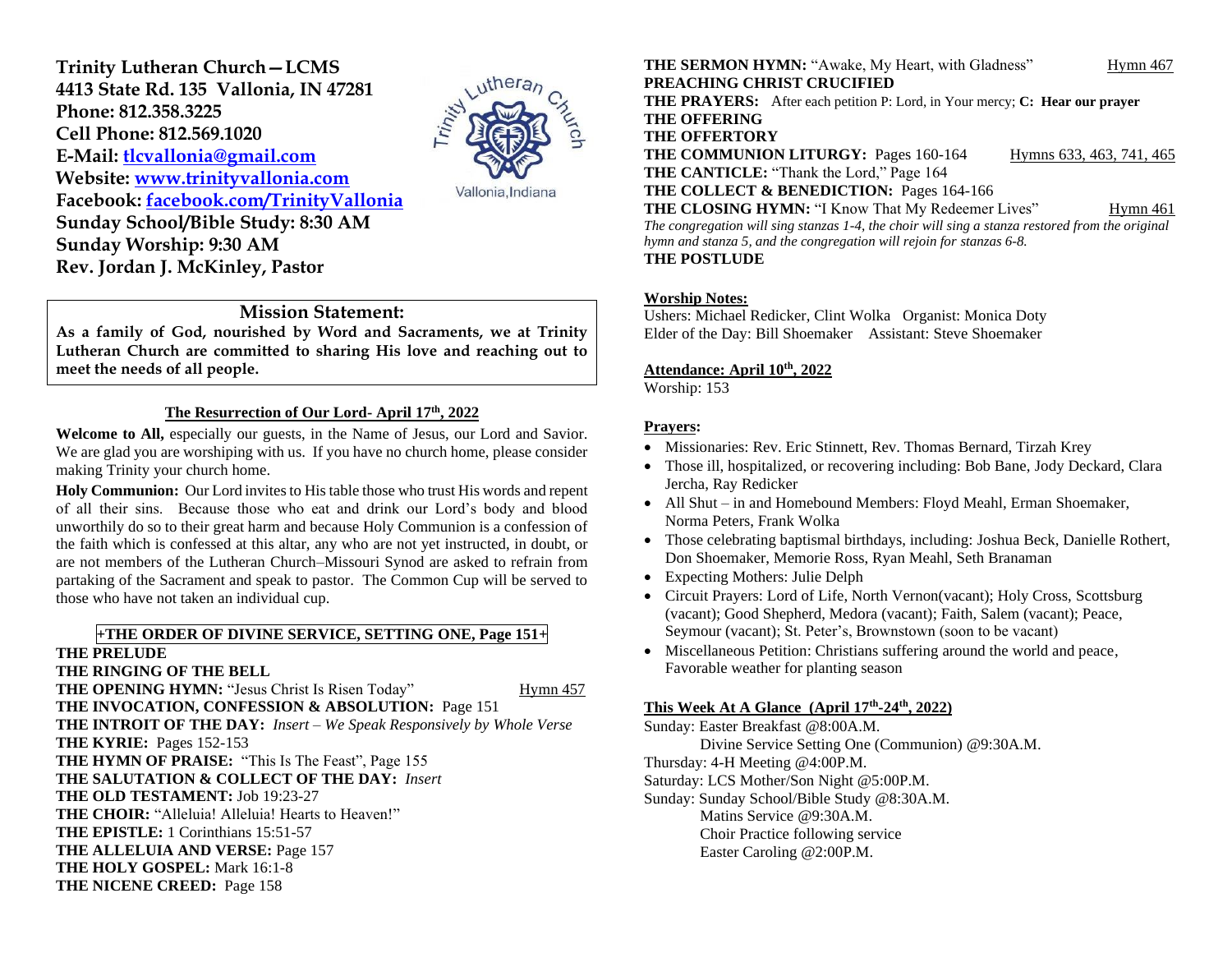#### **Trinity News and Notes**:

• **General Fund Balance:** \$19,656.51

## • **Easter Egg Hunt**

The Easter Egg Hunt will take place after the service today! We will provide bags for the hunters.

## • **Easter Caroling?**

You read that right! Trinity's family fun group is planning to sing hymns of the resurrection at Hoosier Christian Village and Lutheran Community Homes next Sunday afternoon. Plan to meet here at the church at 2 p.m.

## • **God's Wisdom for Every Day**

Wednesday Bible Class is gearing up to start a new study of the book of Proverbs, starting Wednesday, April 27th, at 6:30 p.m. Join us at the feet of King Solomon the Wise as we learn to apply that wisdom to our daily lives. Snacks and drink will be provided!

## • **Pictures for Facebook/Website**

We are trying to post more pictures of church events on the Facebook page and website. If you take any pictures that you wouldn't mind submitting for either, please send them to the church's email [\(tlcvallonia@gmail.com\)](mailto:tlcvallonia@gmail.com). Don't forget to send in your Easter Sunday pictures! Thanks!

## • **LWML**

The LWML Seymour Zone Spring Workshop will be held on Saturday, April 23, 2022 at 9:00 AM @ Emmanuel, Dudleytown. There will be speakers from Orphan Grain Train, Anchor House and Clarity . A free will offering will be taken for each of these ministries . For more information you may contact Marcia Mildenburger (812)525-3265.

## • **Stewardship**

Mark 16:6 – "And he said to them, 'Do not be alarmed. You seek Jesus of Nazareth, who was crucified. He has risen; he is not here.' " Jesus is risen, but is that Good News? What if He is mad at us for betraying Him, for running away at Gethsemane, for not believing He would rise? The Good News is not just that Jesus is risen; the Good News is that He is risen to bless us. There is no need to be alarmed. He still calls us His friends and brothers and means to bring us through death to resurrection as well. The Lord is risen – He is risen indeed!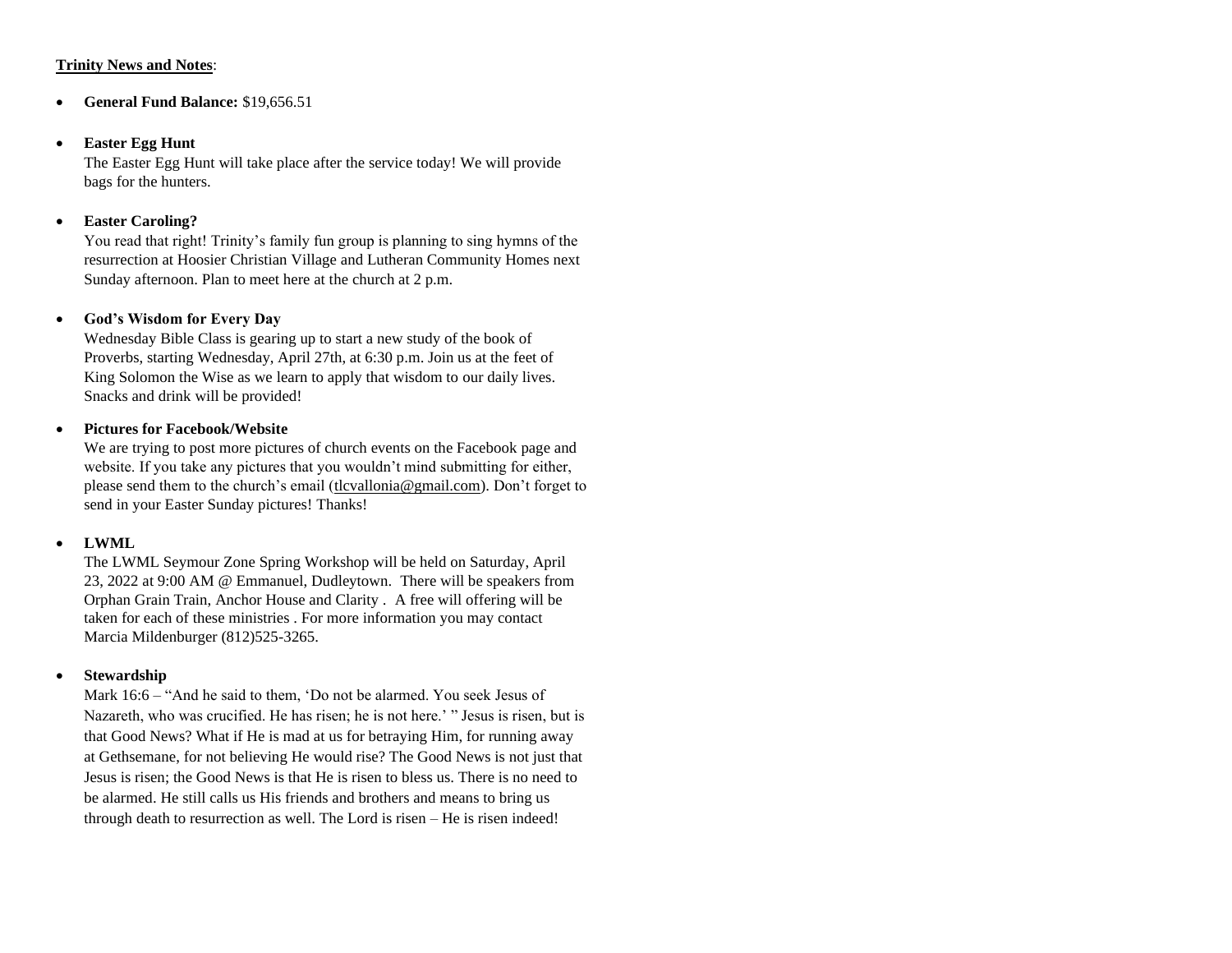# The Resurrection of Our Lord

**Introit** *(Ps. 8:1, 5-6, 9; antiphon: Luke 24:5b-6b)*

He is risen! Alle- | luia!\* Why do you seek the living among the dead? Alle- | luia!

- **Remember how he told you, Alle- | luia,\* that the Son of Man must be crucified and on the third day rise. Alle- | luia!**
- O LORD, our Lord, how majestic is your name in | all the earth!\* You have set your glory above the | heavens.
- **Yet you have made him a little lower than the heavenly | beings\* and crowned him with glory and | honor.**
- You have given him dominion over the works  $\vert$  of your hands;\* you have put all things under | his feet.
- **O | LORD, our Lord,\* how majestic is your name in | all the earth!**

# **Collect of the Day**

Almighty God the Father, through Your only-begotten Son, Jesus Christ, You have overcome death and opened the gate of everlasting life to us. Grant that we, who celebrate with joy the day of our Lord's resurrection, may be raised from the death of sin by Your life-giving Spirit; through Jesus Christ, our Lord, who lives and reigns with You and the Holy Spirit, one God, now and forever.

# **Job 19:23–27**

<sup>23</sup>"Oh that my words were written!

Oh that they were inscribed in a book!

<sup>24</sup>Oh that with an iron pen and lead

they were engraved in the rock forever!

<sup>25</sup>For I know that my Redeemer lives,

and at the last he will stand upon the earth. <sup>26</sup>And after my skin has been thus destroyed,

yet in my flesh I shall see God,

 $27$ whom I shall see for myself,

and my eyes shall behold, and not another. My heart faints within me!"

**Gradual** *(Ps. 118:24, 1)*

This is the day that the | LORD has made;\* let us rejoice and be | glad in it.

**Oh give thanks to the LORD, for | he is good; For his steadfast love endures for- | ever!**

# **1 Corinthians 15:51–57**

<sup>51</sup>Behold! I tell you a mystery. We shall not all sleep, but we shall all be changed, <sup>52</sup>in a moment, in the twinkling of an eye, at the last trumpet. For the trumpet will sound, and the dead will be raised imperishable, and we shall be changed. <sup>53</sup>For this perishable body must put on the imperishable, and this mortal body must put on immortality. <sup>54</sup>When the perishable puts on the imperishable, and the mortal puts on immortality, then shall come to pass the saying that is written:

"Death is swallowed up in victory."

<sup>55</sup>"O death, where is your victory?

O death, where is your sting?"

 $56$ The sting of death is sin, and the power of sin is the law.  $57$ But thanks be to God, who gives us the victory through our Lord Jesus Christ.

# **Alleluia Verse (sung)** *(1 Cor. 5:7b-8a, c)*

#### C **Alleluia. Alleluia. Alleluia.**

P Christ, our Passover lamb, has been | sacrificed.\*

 Let us therefore celebrate the festival with the unleavened bread of sincer- | ity and truth.

C **Alleluia. Alleluia. Alleluia.**

# **Mark 16:1–8**

<sup>1</sup>When the Sabbath was past, Mary Magdalene and Mary the mother of James and Salome bought spices, so that they might go and anoint him.  $2$ And very early on the first day of the week, when the sun had risen, they went to the tomb. <sup>3</sup>And they were saying to one another, "Who will roll away the stone for us from the entrance of the tomb?" <sup>4</sup>And looking up, they saw that the stone had been rolled back—it was very large. <sup>5</sup>And entering the tomb, they saw a young man sitting on the right side, dressed in a white robe, and they were alarmed. <sup>6</sup>And he said to them, "Do not be alarmed. You seek Jesus of Nazareth, who was crucified. He has risen; he is not here. See the place where they laid him. <sup>7</sup>But go, tell his disciples and Peter that he is going before you to Galilee. There you will see him, just as he told you." 8And they went out and fled from the tomb, for trembling and